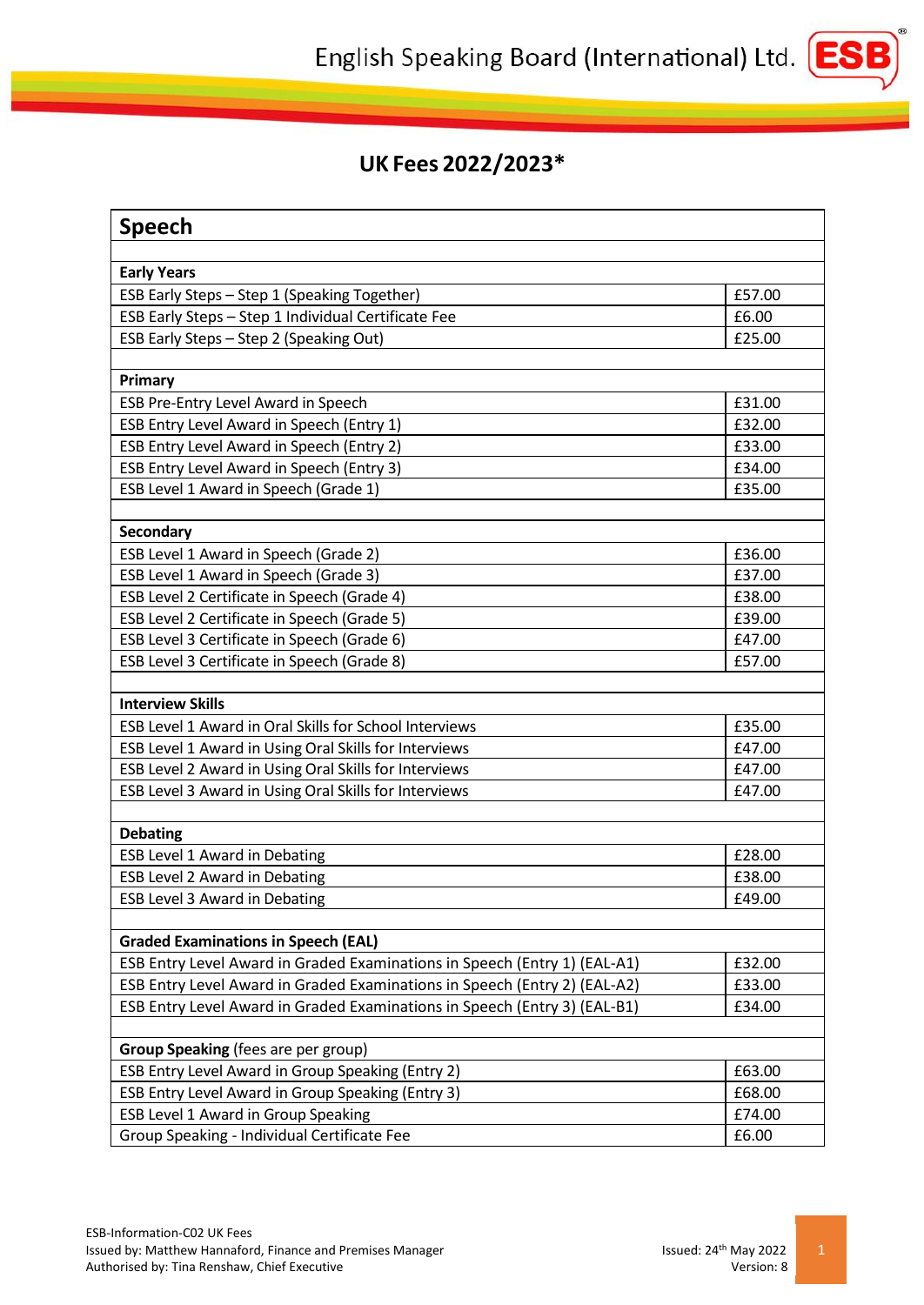| <b>Travel and Tourism</b>                                                                  |        |
|--------------------------------------------------------------------------------------------|--------|
| ESB Level 3 Award in Travel & Tourism Oral Communication Skills for Overseas Resort        | £47.00 |
| Representatives                                                                            |        |
|                                                                                            |        |
| <b>Professional Presentation Skills</b>                                                    |        |
| <b>ESB Level 4 Award in Professional Presentation Skills</b>                               | £63.00 |
|                                                                                            |        |
| <b>ESOL</b>                                                                                |        |
| <b>ESOL Skills for Life</b>                                                                |        |
| <b>Pre-Entry</b>                                                                           |        |
| ESB Pre-Entry Assessment in Speaking and Listening                                         | £31.00 |
| Entry 1                                                                                    |        |
| ESB Entry Level Award in ESOL Skills for Life (Speaking and Listening) (Entry 1)           | £40.00 |
| ESB Entry Level Award in ESOL Skills for Life (Reading) (Entry 1)                          | £14.00 |
| ESB Entry Level Award in ESOL Skills for Life (Writing) (Entry 1)                          | £14.00 |
| ESB Entry Level Certificate in ESOL Skills for Life (Entry 1) (Full certificate admin fee) | £6.00  |
| Entry 2                                                                                    |        |
| ESB Entry Level Award in ESOL Skills for Life (Speaking and Listening) (Entry 2)           | £41.00 |
| ESB Entry Level Award in ESOL Skills for Life (Reading) (Entry 2)                          | £14.00 |
| ESB Entry Level Award in ESOL Skills for Life (Writing) (Entry 2)                          | £14.00 |
| ESB Entry Level Certificate in ESOL Skills for Life (Entry 2) (Full certificate admin fee) | £6.00  |
| Entry 3                                                                                    |        |
| ESB Entry Level Award in ESOL Skills for Life (Speaking and Listening) (Entry 3)           | £42.00 |
| ESB Entry Level Award in ESOL Skills for Life (Reading) (Entry 3)                          | £14.00 |
| ESB Entry Level Award in ESOL Skills for Life (Writing) (Entry 3)                          | £14.00 |
| ESB Entry Level Certificate in ESOL Skills for Life (Entry 3) (Full certificate admin fee) | £6.00  |
| Level 1                                                                                    |        |
| ESB Level 1 Award in ESOL Skills for Life (Speaking and Listening)                         | £46.00 |
| ESB Level 1 Award in ESOL Skills for Life (Reading)                                        | £15.00 |
| ESB Level 1 Award in ESOL Skills for Life (Writing)                                        | £15.00 |
| ESB Level 1 Certificate in ESOL Skills for Life (Full certificate admin fee)               | £6.00  |
| Level <sub>2</sub>                                                                         |        |
| ESB Level 2 Award in ESOL Skills for Life (Speaking and Listening)                         | £51.00 |
| ESB Level 2 Award in ESOL Skills for Life (Reading)                                        | £13.00 |
| ESB Level 2 Award in ESOL Skills for Life (Writing)                                        | £13.00 |
| ESB Level 2 Certificate in ESOL Skills for Life (Full certificate admin fee)               | £6.00  |
| <b>EAL for Young Learners</b>                                                              |        |
| ESB Pre-entry Award in EAL for Young Learners                                              | £32.00 |
| ESB Entry Level Award in EAL for Young Learners (Entry 1)                                  | £32.00 |
| ESB Entry Level Award in EAL for Young Learners (Entry 2)                                  | £33.00 |
| ESB Entry Level Award in EAL for Young Learners (Entry 3)                                  | £34.00 |
| ESB Level 1 Award in EAL for Young Learners                                                | £35.00 |
| ESB Level 2 Award in EAL for Young Learners                                                | £36.00 |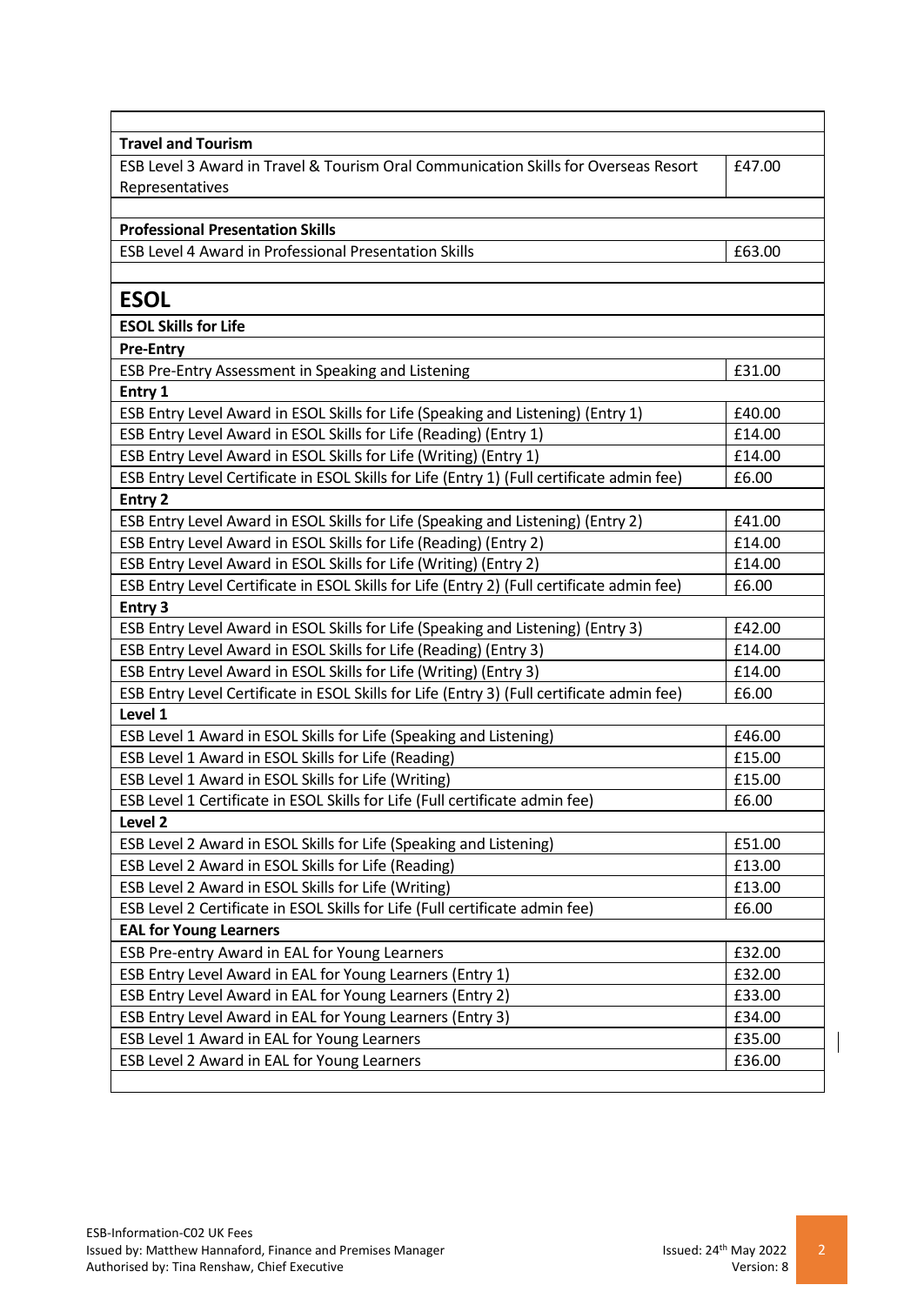| <b>ESOL International</b>                                                      |        |
|--------------------------------------------------------------------------------|--------|
| ESB Entry Level Certificate in ESOL International All Modes - (B1)             | £50.00 |
| ESB Level 1 Certificate in ESOL International All Modes - (B2)                 | £57.50 |
| ESB Level 2 Certificate in ESOL International All Modes - (C1)                 | £62.50 |
| ESB Level 3 Certificate in ESOL International All Modes - (C2)                 | £67.50 |
|                                                                                |        |
| <b>SEND</b>                                                                    |        |
|                                                                                |        |
| <b>Foundation Learning</b>                                                     |        |
| Entry 1                                                                        |        |
| ESB Entry Level Award in First Steps in Communicating with Others (Entry 1)    | £47.00 |
| ESB Entry Level Award in Oral Communication with Others (Entry 1)              | £47.00 |
| ESB Entry Level Award in Communicating with Music (Entry 1)                    | £47.00 |
| ESB Entry Level Award in Communicating with Drama (Entry 1)                    | £47.00 |
| ESB Entry Level Award in Communicating with Art (Entry 1)                      | £47.00 |
| ESB Entry Level Award in Communicating with Others (Entry 1)                   | £47.00 |
| ESB Entry Level Award in Independent Communication Skills (Entry 1)            | £47.00 |
| ESB Entry Level Award in Developing Independent Communication Skills (Entry 1) | £47.00 |
| ESB Entry Level Award in Introducing Oral Skills for Interviews (Entry 1)      | £47.00 |
| Entry 2                                                                        |        |
| ESB Entry Level Award in Developing Oral Interview Skills (Entry 2)            | £47.00 |
| ESB Entry Level Award in Oral Communication in the Community (Entry 2)         | £47.00 |
| ESB Entry Level Award in Preparing for Performing within a Team (Entry 2)      | £47.00 |
| Entry 3                                                                        |        |
| ESB Entry Level Award in Oral Interview Skills (Entry 3)                       | £47.00 |
| ESB Entry Level Award in Reading to a Child (Entry 3)                          | £47.00 |
|                                                                                |        |
| <b>Inspiring Confidence in Employability</b>                                   |        |
| ESB Entry Level Award in Inspiring Confidence in Employability (Entry 1)       | £50.00 |
| ESB Entry Level Award in Inspiring Confidence in Employability (Entry 2)       | £50.00 |
| ESB Entry Level Award in Inspiring Confidence in Employability (Entry 3)       | £50.00 |
|                                                                                |        |